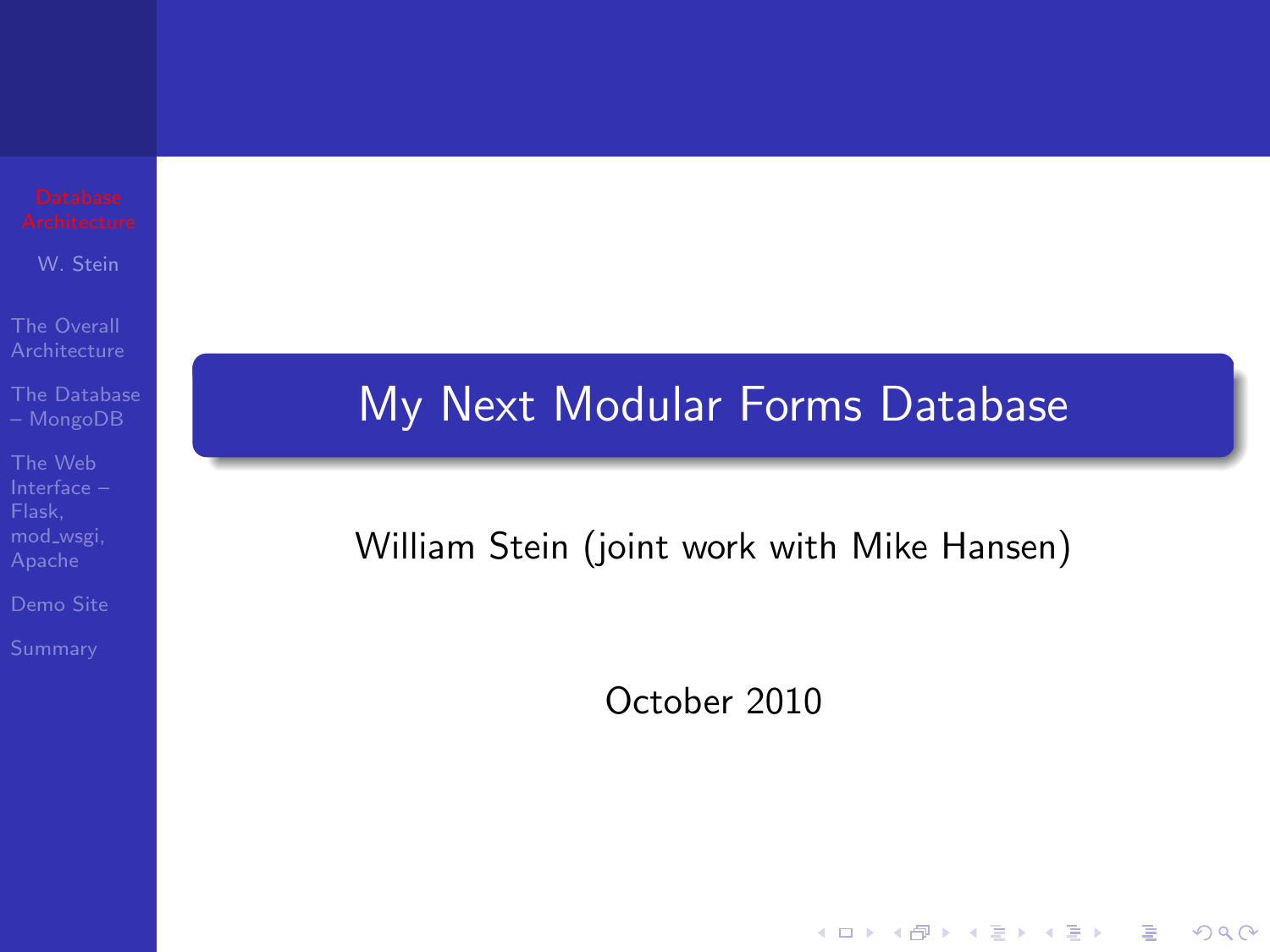## Abstract

The Web mod wsgi,

### I Have Data

I have oodles of data on web pages and in files only I know how to use, and with Sage I can generate much more. I am putting all of this data into a web-accessible database server. Thanks to the NSF I can allocate terabytes of disk space to this database, and have money to buy extra computers for redundancy.

#### Today's Technology is Better

Last time I tried putting together a database like this was in 2003; technology has dramatically improved since then. Most computers are 64-bit, which removes numerous annoying barriers, and there are good documented-oriented databases. This talk is about how I intend to to put together this database, and will be of interest to others with similar goals.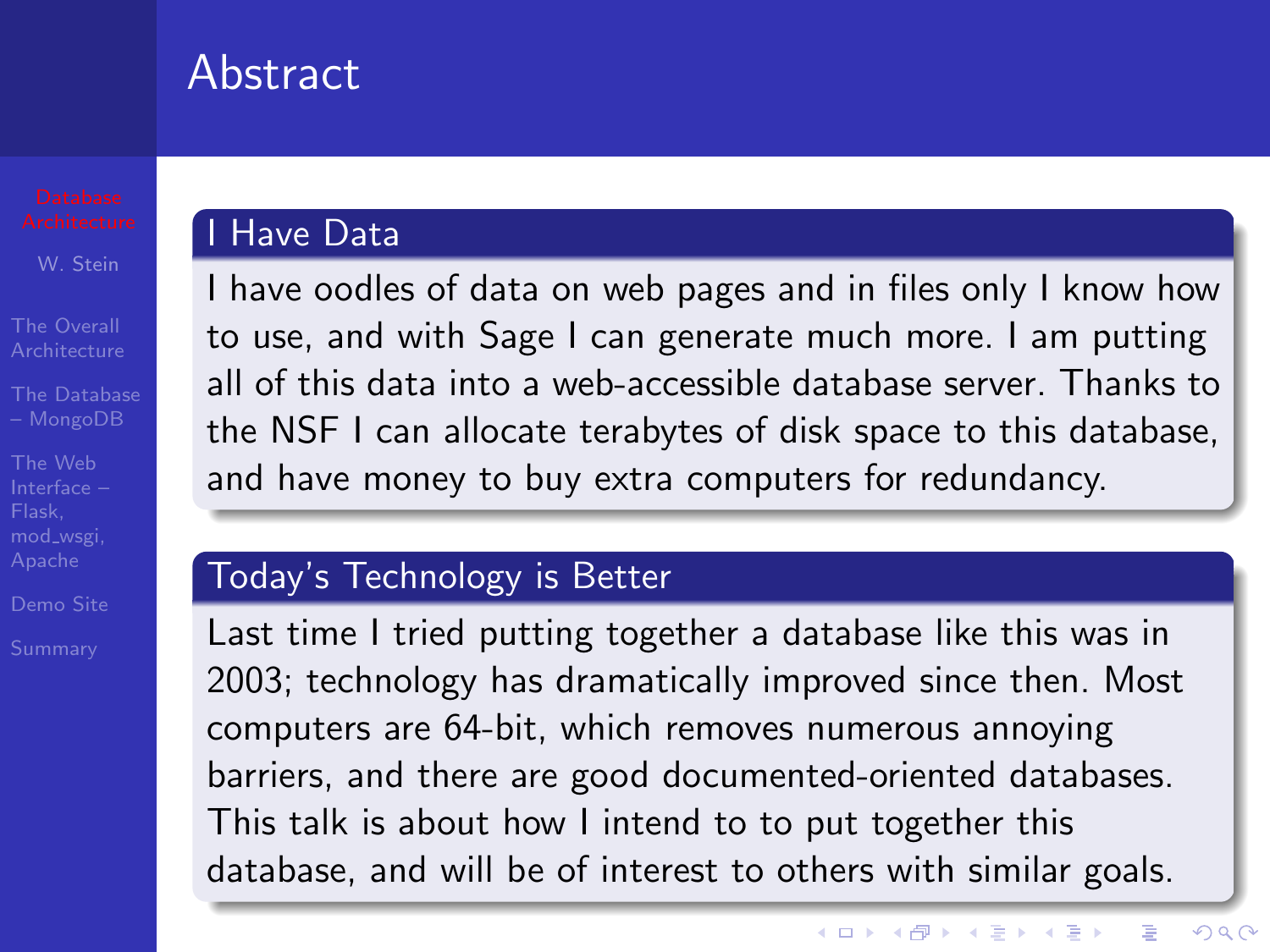## Database

W. Stein

#### The Overall **[Architecture](#page-2-0)**

- [The Database](#page-7-0)
- The Web mod wsgi,
- 
- 

#### Servers

- MongoDB master disk.math.washington.edu (in Seattle)
- MongoDB slave 1 in Seattle on William Stein's OS X desktop (?)
- MongoDB slave 2 in Waterloo on Mike Rubinstein OS X computer

#### Disk Space?

- Try to limit the database footprint for this project to 4 terabytes, so that a single  $\sim$  \$350 USB disk plugged into any computer (Linux, OS X, etc.) can server as a redundant MongoDB slave.
- <span id="page-2-0"></span>• But, if things get too big, I'll use "sharding".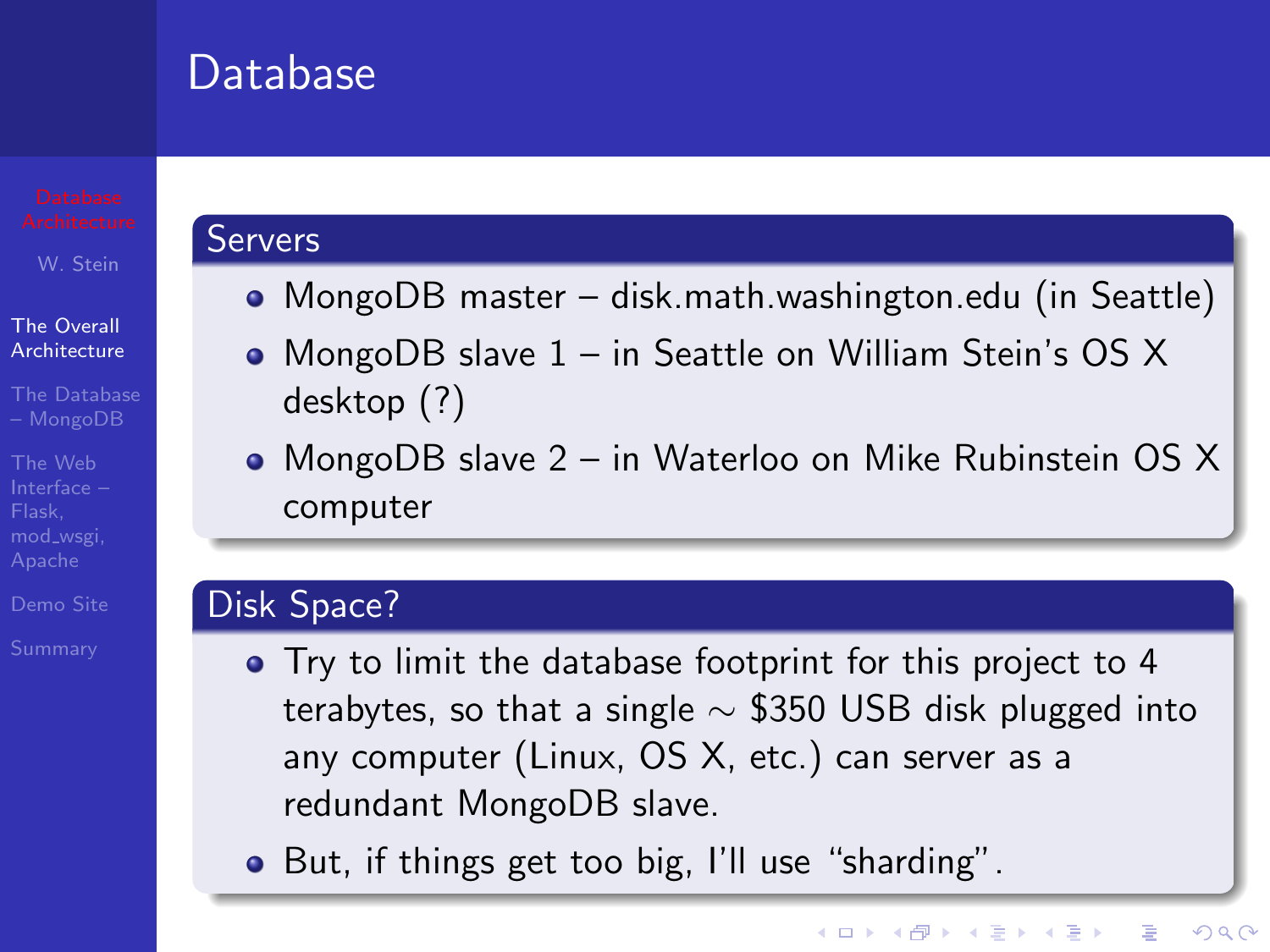## Security and Users

#### The Overall **[Architecture](#page-2-0)**

- 
- The Web mod wsgi,
- 

- The *master MongoDB server* will run directly on our big Ubuntu Linux fileserver, listening only on localhost.
- A user who needs direct write access to the database will have their ssh key added to a limited account on this machine, and via ssh port forwarding, they will be able to access the database, using a login and password that gives them access to a subset of the databases or collections served by MongoDB.
- A single MongoDB server can simultaneously serve numerous completely independent databases, and independent requests from different users.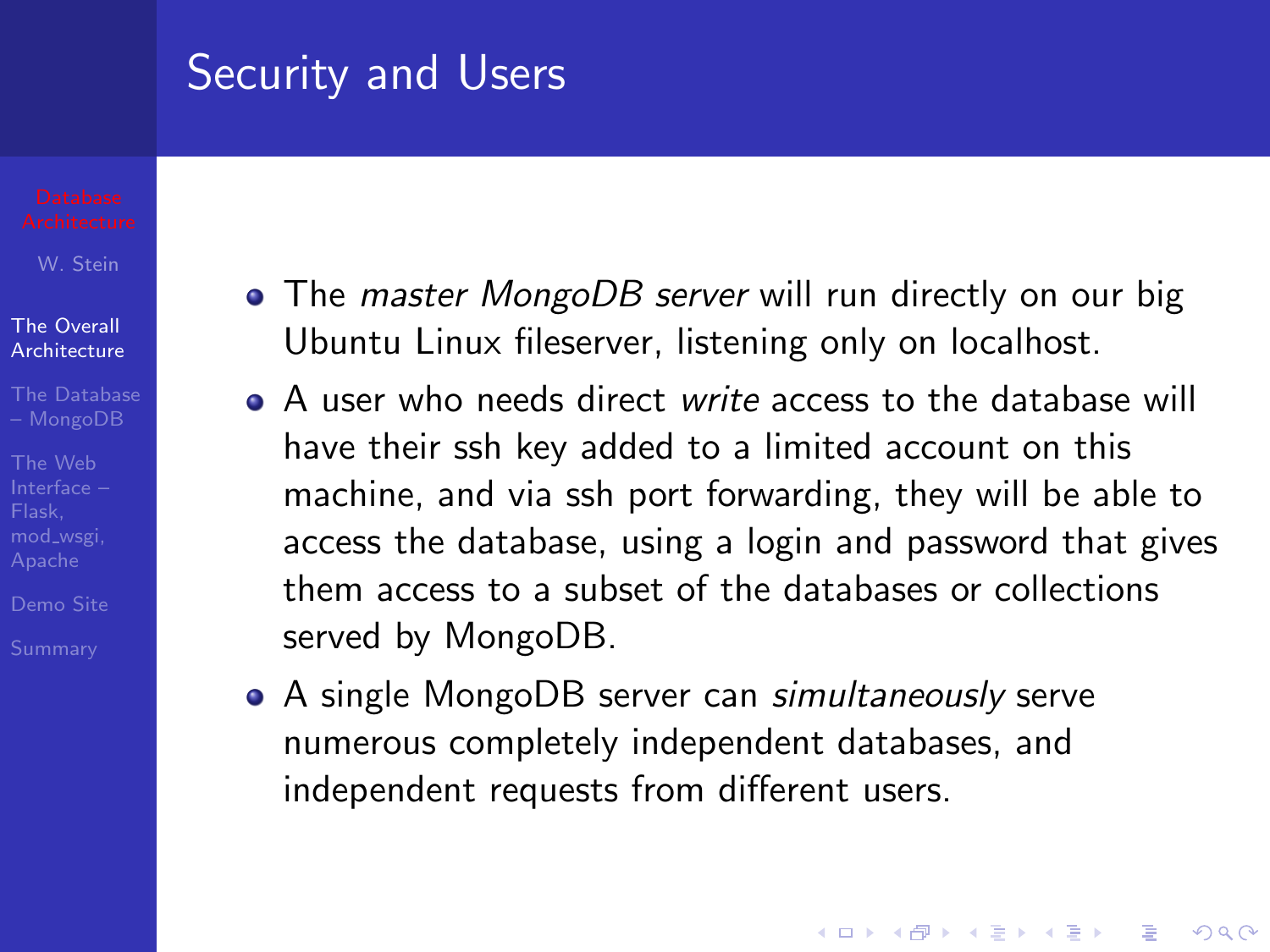## Web Interface

#### The Overall **[Architecture](#page-2-0)**

The Web mod wsgi,

#### **Software**

- Flask microframework: <http://flask.pocoo.org/>
- **•** Apache: via mod\_wsgi
- Use the Flask Python library (Flask is from the same group that brought us Jinja, Sphinx, etc.) to develop a web front end for to the database.
- Webpage will enable anybody to easily make fast queries.
- Will create indexes in the MongoDB database that optimize queries available through the web interface.
- Will deploy our Flask application using Apache's mod\_wsgi module, which is scales well.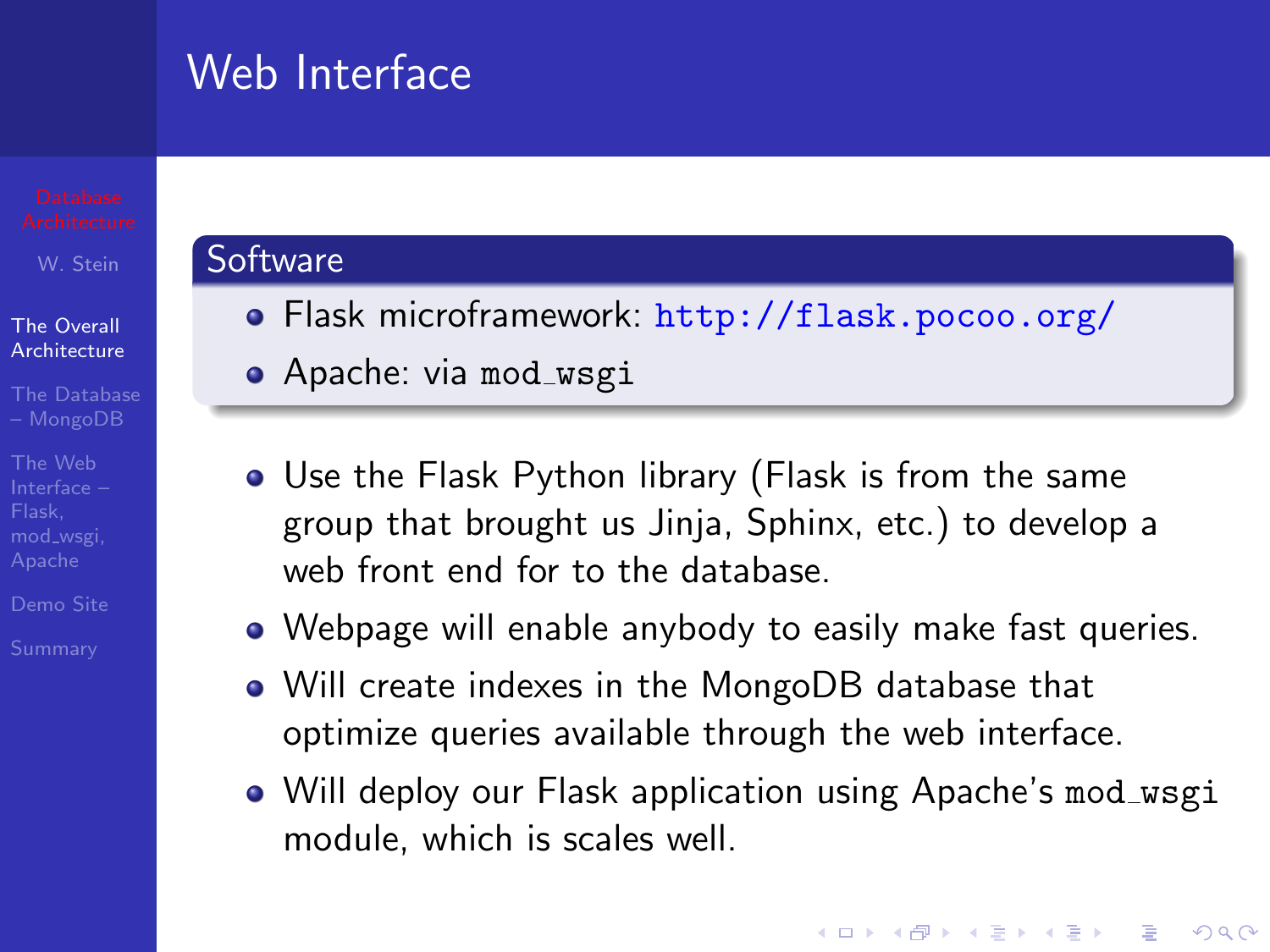# Use MongoDB from C, C++, Javascript, Python (Sage), Perl, etc.

W. Stein

- The Overall **[Architecture](#page-2-0)**
- [The Database](#page-7-0)
- The Web mod wsgi,
- 

- Will run several read-only MongoDB slave servers. Good for arbitrary queries against the database. Some queries involve server side javascript run on millions of documents, and can take a long time and put a heavy load on the database server.
- MongoDB officially supports accessing a MongoDB server from any of  $C, C++, Java, Javascript, Perl, PHP, Python$ (hence Sage!), and Ruby. There are numerous other languages that are not officially supported, but are here: <http://www.mongodb.org/display/DOCS/Drivers> No math software besides Sage, e.g., none of Magma, Mathematica, Maple, or Matlab, is in that list.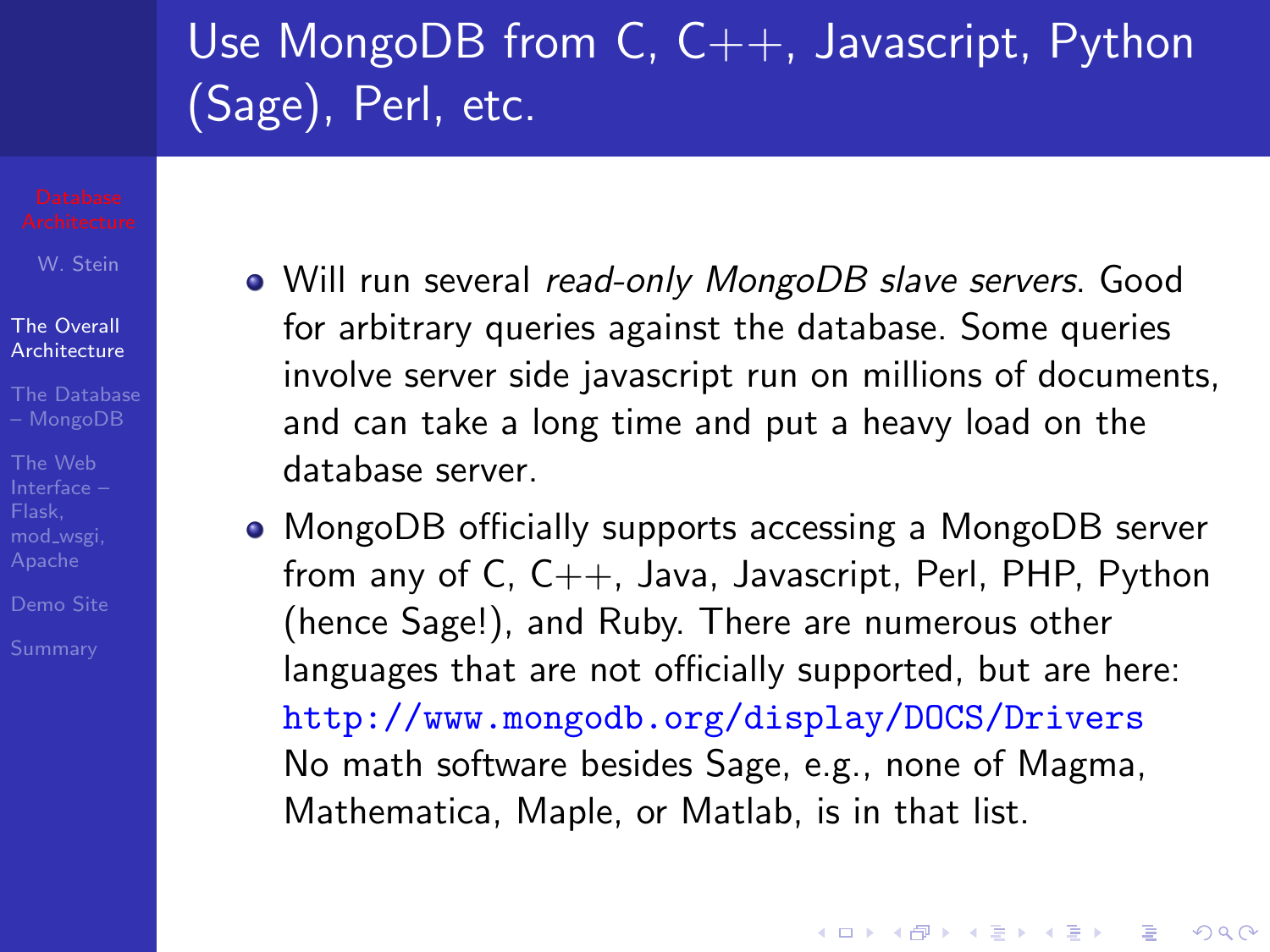## Web Upload?

W. Stein

#### The Overall **[Architecture](#page-2-0)**

- [The Database](#page-7-0)
- The Web mod wsgi,
- 

- Data upload is done by connecting to the *master* database via a programming language.
- There is no web page upload for data as part of my planned architecture, due to security issues and time constraints. However, if somebody else makes a web upload system, they could act as an "editor" and submit the results of uploads to my MongoDB database.

**KORK ERKER ADAM ADA**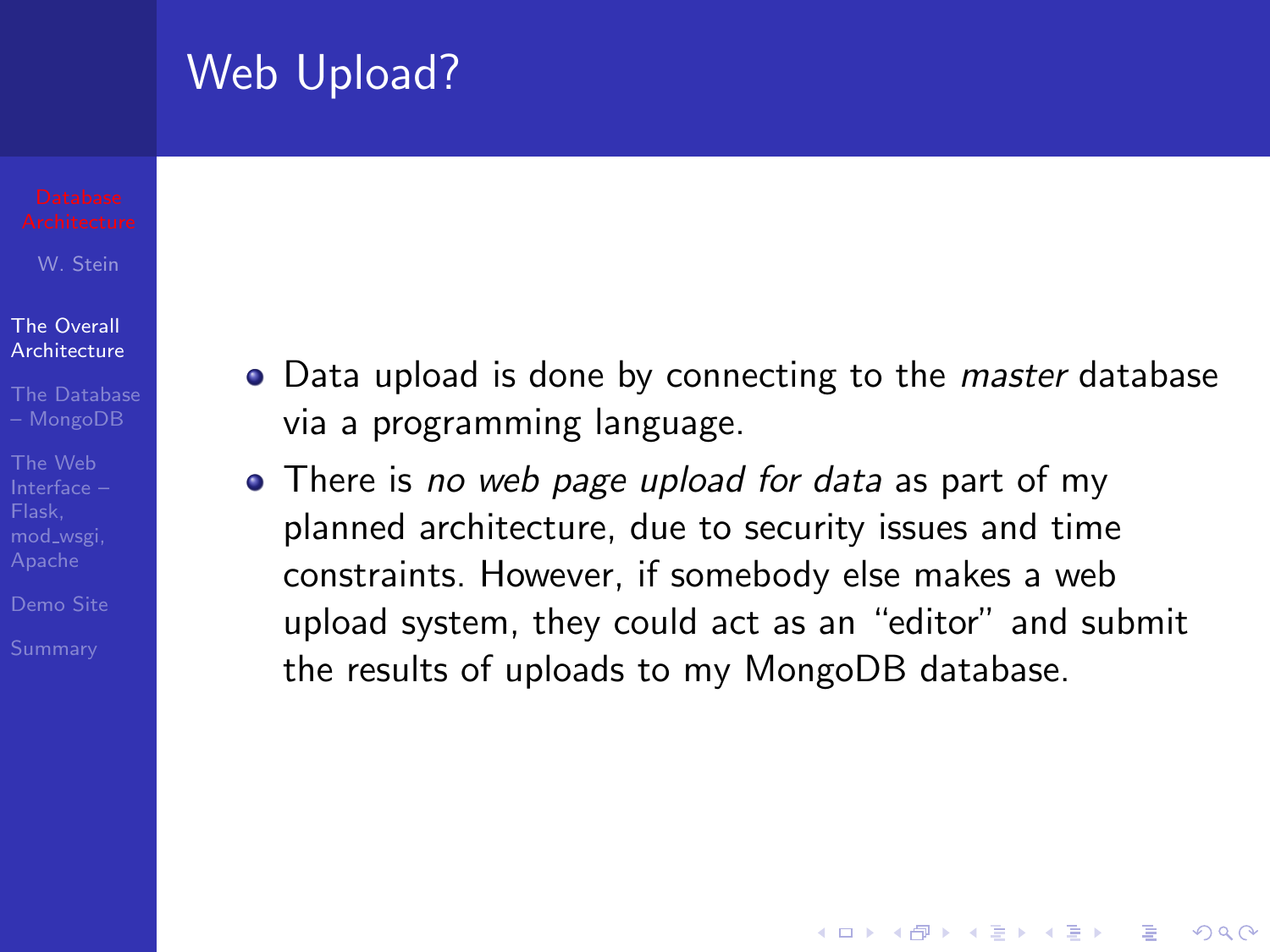## MongoDB: a Documented Oriented Database

W. Stein

The Overall

[The Database](#page-7-0) – MongoDB

The Web mod wsgi,

<span id="page-7-0"></span>

At the Paris meeting, David Farmer has put forth an idea that "the basic building blocks in the project are the individual homepages of each object of interest."

MongoDB (<http://www.mongodb.org/>)

- **1** is a new free open source documented oriented database management system, written in  $C_{++}$ .
- <sup>2</sup> is much different than a SQL database such as SQLite, MySQL, or PostgreSQL.
- **3** data model corresponds to Farmer's idea of homepages.
- <sup>4</sup> easily builds indexes and does elaborate optimized queries.
- **•** automatically *replicates* to any number of backup servers.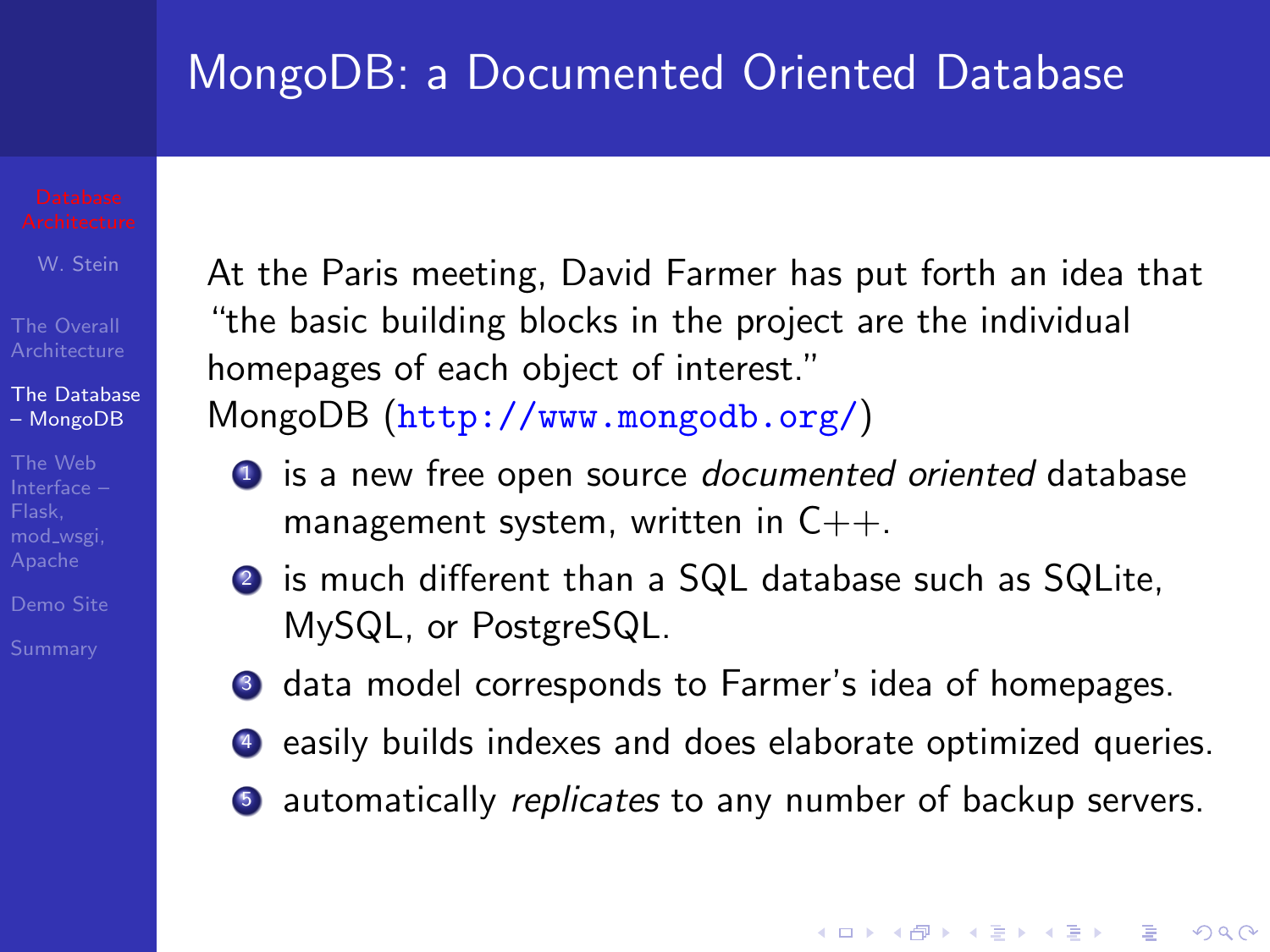## MongoDB makes your data "feel smaller"

W. Stein

[The Database](#page-7-0) – MongoDB

The Web

- This summer I tested using MongoDB to deal with masses of data I generated related to modular forms for a research project with Barry Mazur.
- I also tested putting all of the Cremona and Stein-Watkins tables of elliptic curves in a single big MongoDB database.
- It made a vast amount of data (hundreds of gigabytes) feel "small".

I have *never* had this feeling before with huge number theory tables using any other database, including PostgreSQL, MySQL, sqlite, ZODB, and custom filesystem based stores.

**KORK ERKER ADAM ADA**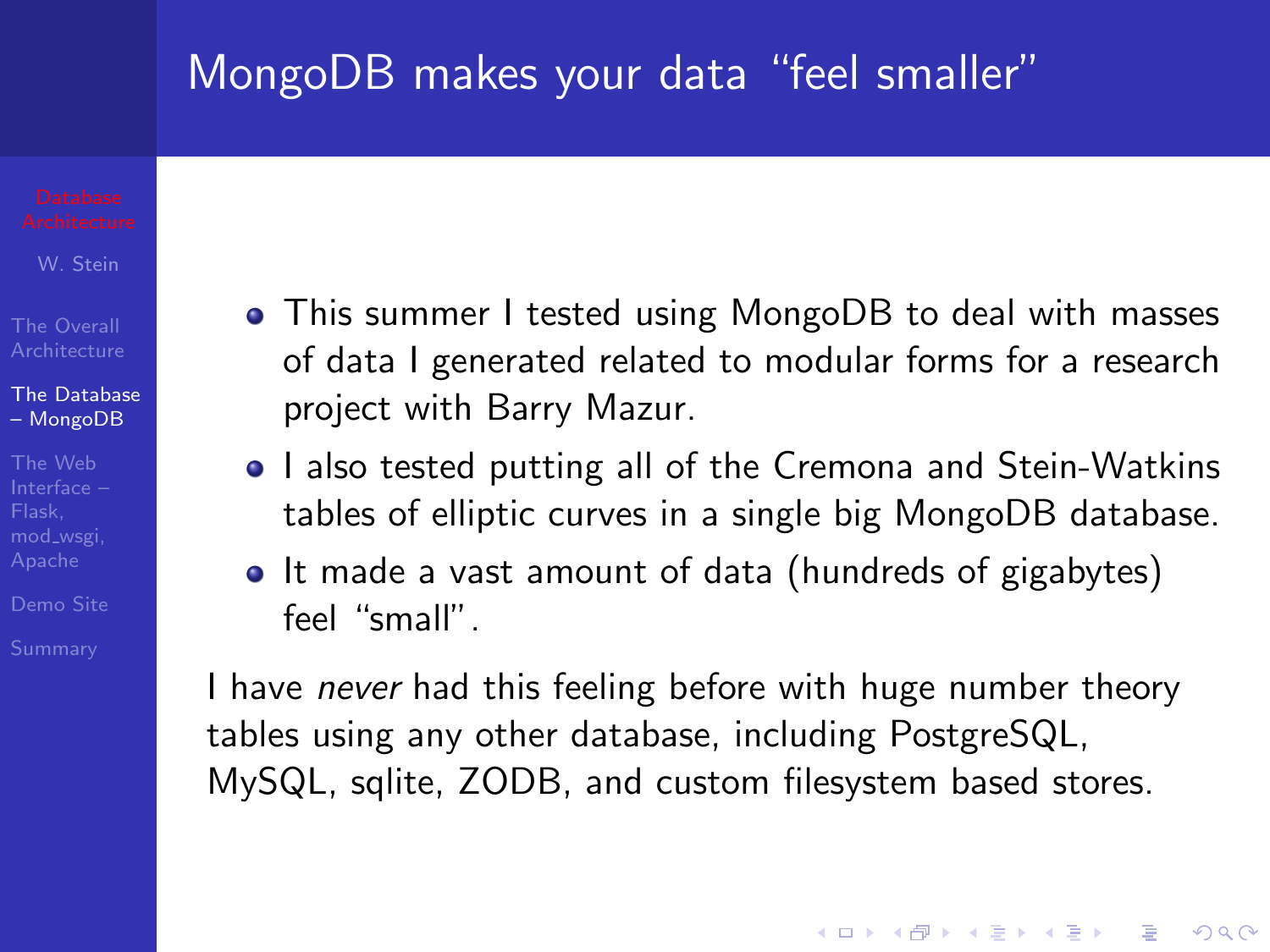## How to Learn MongoDB

W. Stein

[The Database](#page-7-0) – MongoDB

The Web mod wsgi,

## Go to <http://www.mongodb.org/> and start browsing.

- Tons of quickstarts, tutorials, articles, and videos of talks, slides, etc.
- A Company is behind MongoDB; but don't worry, MongoDB is free and open source
- Some not-quite-finished *books* about MongoDB; I read them by temporarily signing up for an O'Reilly Safari books membership (<http://my.safaribooksonline.com>), reading them, then unsubscribing.

**KORK ERKER ADAM ADA**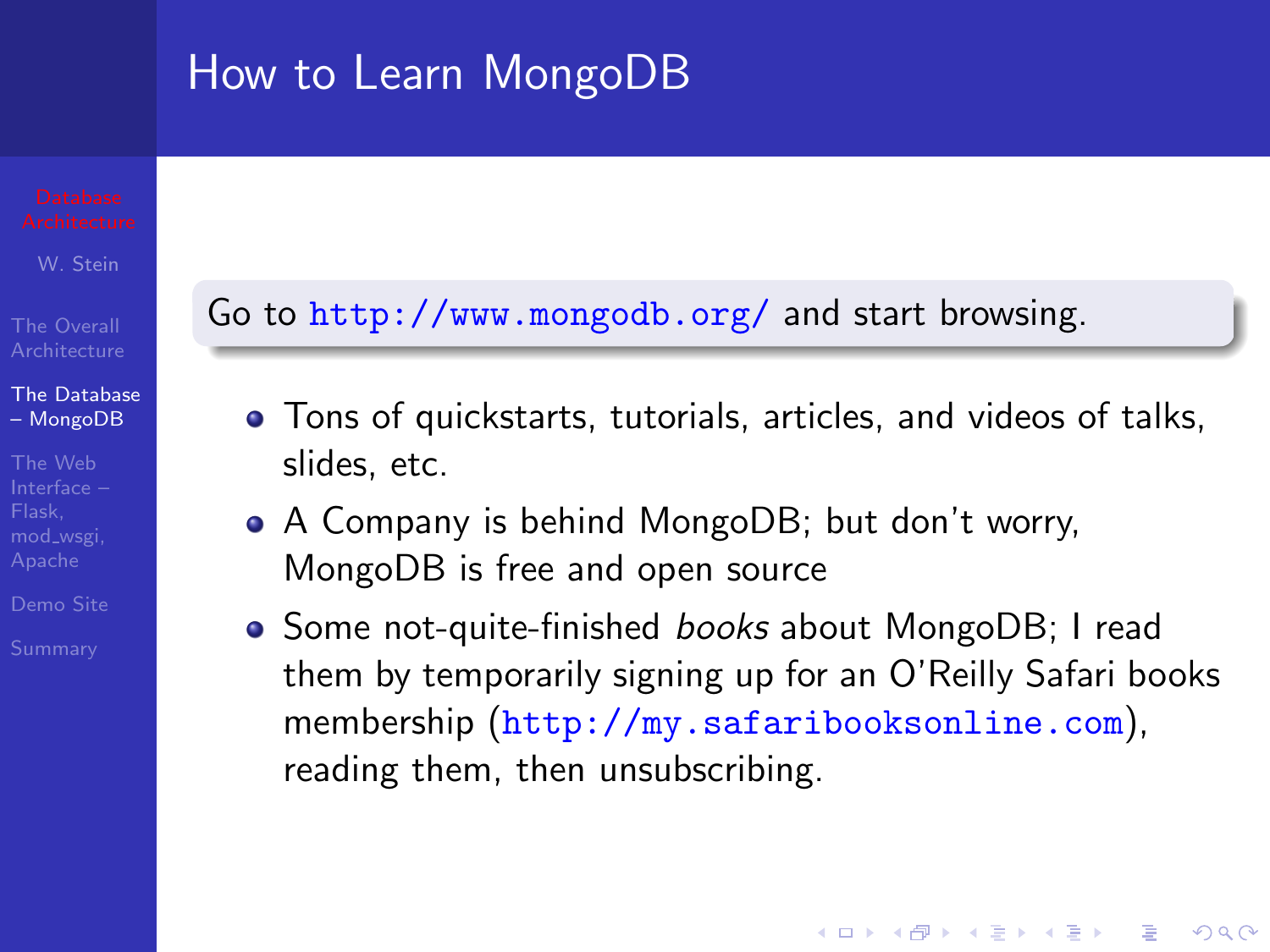# Setting up a MongoDB Server

W. Stein

#### [The Database](#page-7-0) – MongoDB

The Web mod wsgi,

## Step by step (more details below)

- <sup>1</sup> Binaries (Linux, OS X, Windows, Solaris) from <http://www.mongodb.org/downloads>.
- 2 Start a MongoDB server running by typing mongod.

**KORK ERKER ADE YOUR** 

- **3** Connect by typing mongo in another window.
- <sup>4</sup> Connect from Python (or Sage) using pymongo.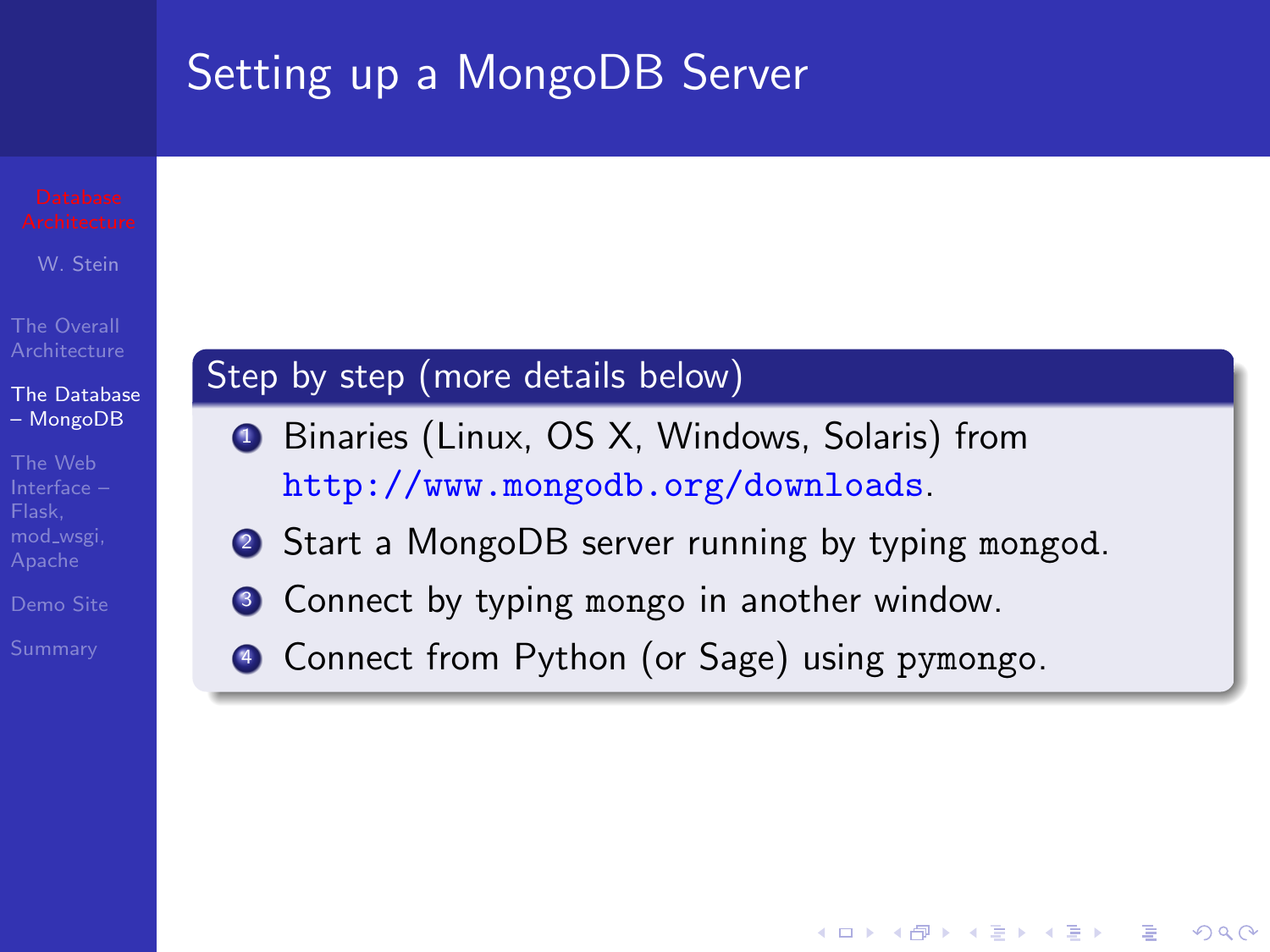## Starting a MongoDB server

[The Database](#page-7-0) – MongoDB

The Web mod wsgi,

I run my mongod server by typing:

```
mongod --dbpath / lvm / array / lmfdb / mongodb \
           -- bind_ip localhost -- port 29000
```
The dbpath option specifies where the files for the database are stored and the bind ip and port options makes it so mongod accepts connections on localhost port 29000; otherwise, anybody in the world could just connect to your mongodb and delete all your data!! If you want to run mongod on a remote server somewhere, but easily connect to it from your laptop (say), setup an ssh tunnel by simply typing:

ssh -L 29000: localhost: 29000 remote. computer. edu

It's also possible to create accounts with various permissions from the mongo console.**KORK STRATER STRAKER**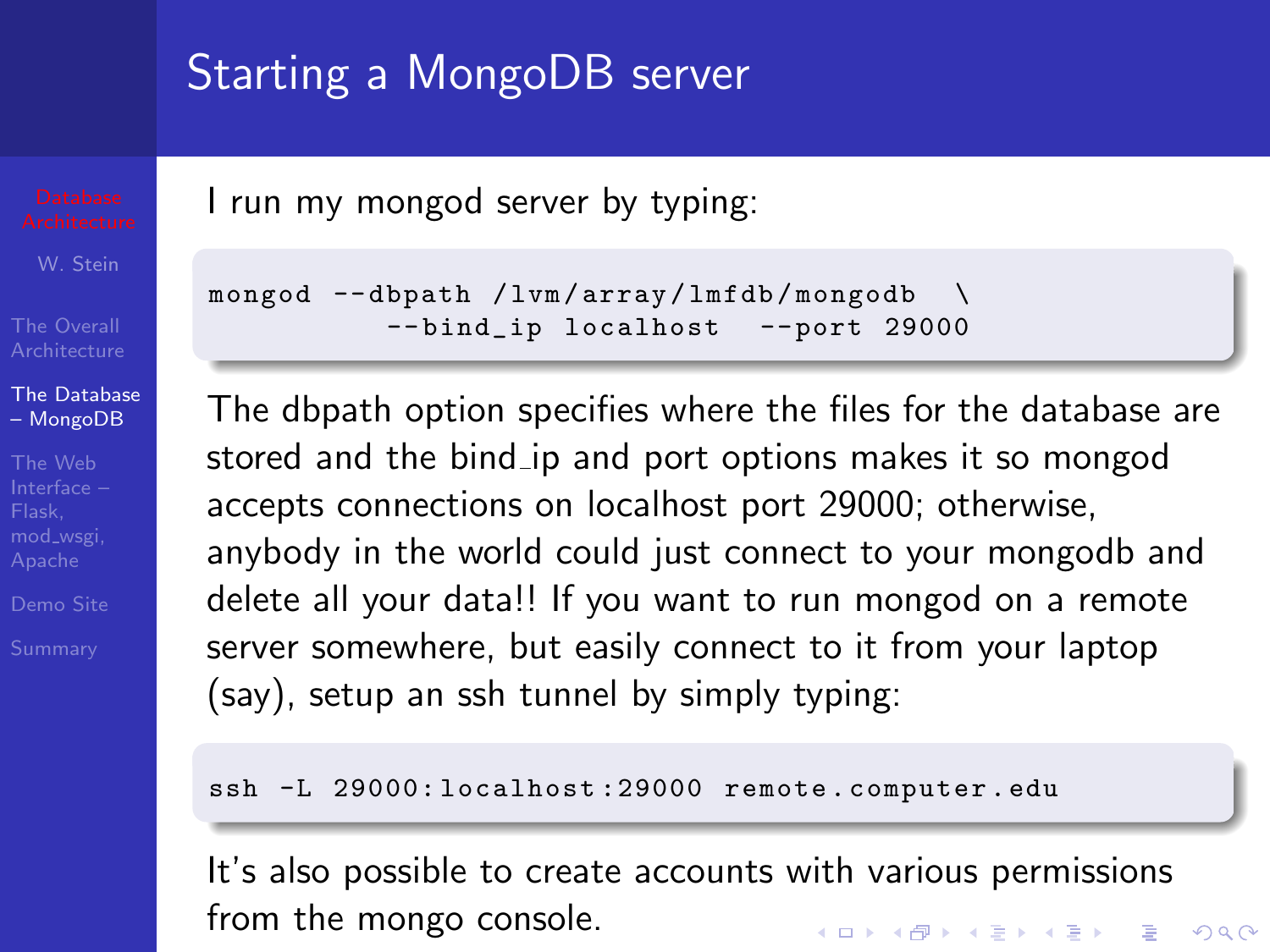## Connecting to MongoDB via the console

W. Stein

The Overall

[The Database](#page-7-0) – MongoDB

The Web mod wsgi,

### Connect to your new MongoDB server with the Mongo console

**KOD KARD KED KED E YORA** 

|                                     | wstein@disk\$ mongo localhost:29000 |  |  |                    |
|-------------------------------------|-------------------------------------|--|--|--------------------|
| MongoDB shell version: 1.6.1        |                                     |  |  |                    |
| connecting to: localhost:29000/test |                                     |  |  |                    |
| > show dbs                          |                                     |  |  |                    |
| admin                               |                                     |  |  |                    |
| 10ca1                               |                                     |  |  |                    |
| research                            |                                     |  |  |                    |
| > help                              |                                     |  |  |                    |
|                                     | db. help()                          |  |  | help on db methods |
|                                     |                                     |  |  |                    |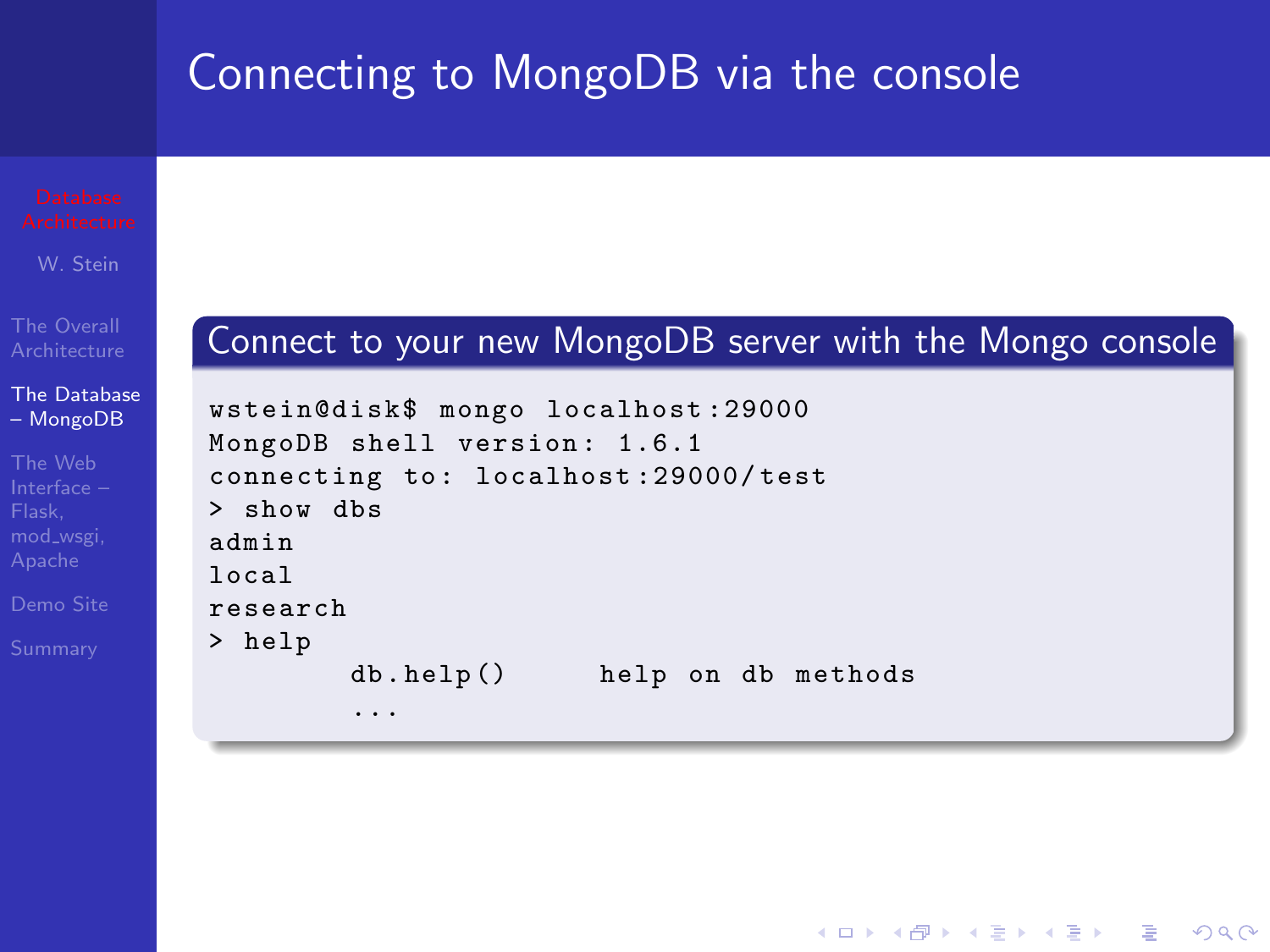# Connecting to MongoDB from Sage (Python)



### Use it

mod wsgi,

```
sage : import pymongo
sage: C = pymongo. Connection ('localhost: 29000')
sage : C. database_names ()
[u'research', u'admin', u'local']
sage: R = C. research; RDatabase (Connection ('localhost', 29000), u'research')
sage: R.[tab key] ...sage : R. collection_names ()
[u' mazur_irreg . done ', ... , u'fs. chunks ', u'fs. files ']
```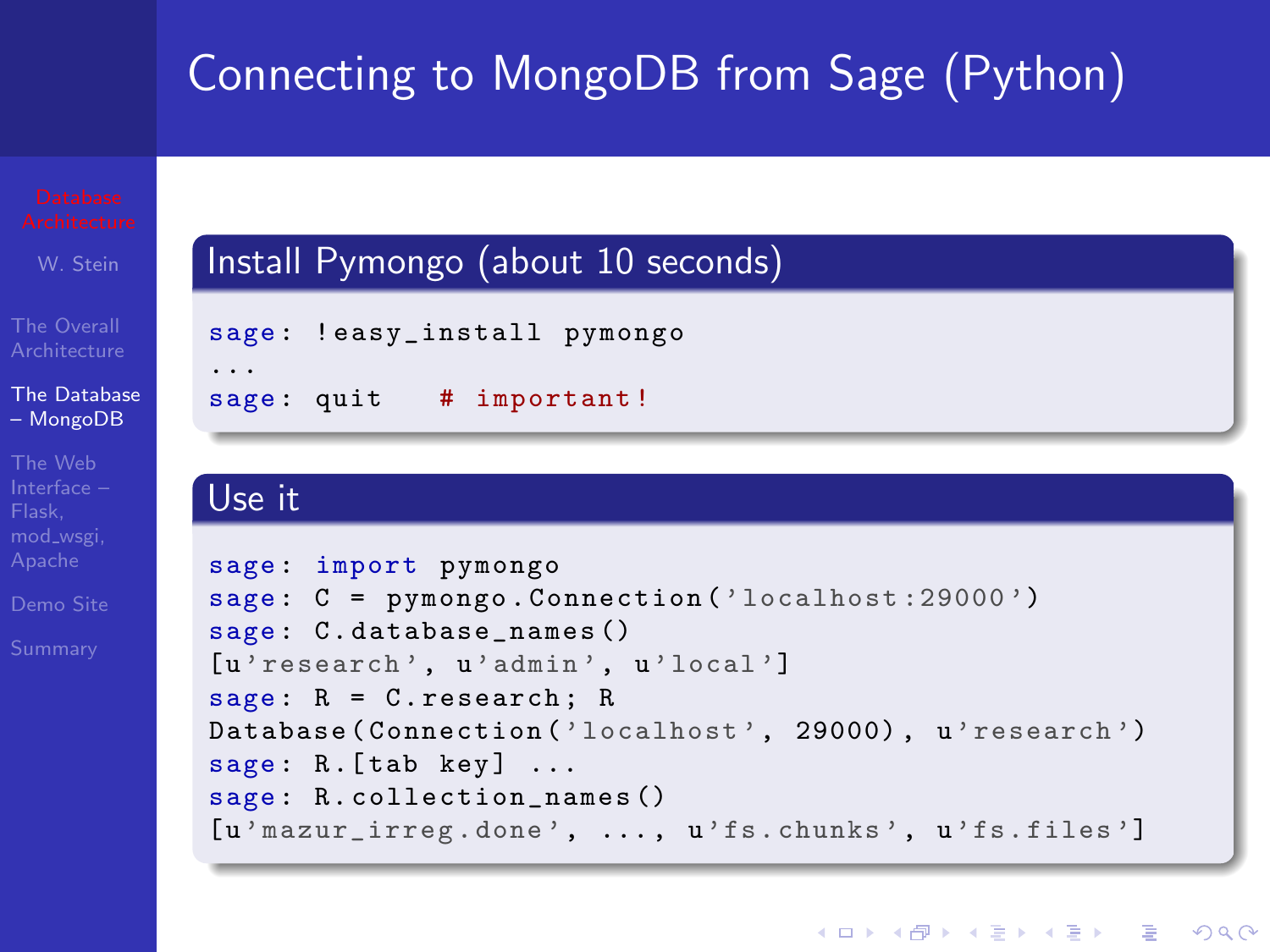# MongoDB's structure: Databases, Collections and **Documents**

W. Stein

[The Database](#page-7-0) – MongoDB

The Web

- A MongoDB server serves a collection of *independent* databases.
- A database is a set of collections, and a *collection* is a set of documents.
- A *document* is like a Python dictionary, but only a limited number of datatypes are allowed.
- Technically, a document is a "BSON" document, where BSON is a format very similar to JSON.

**KORK STRATER STRAKER**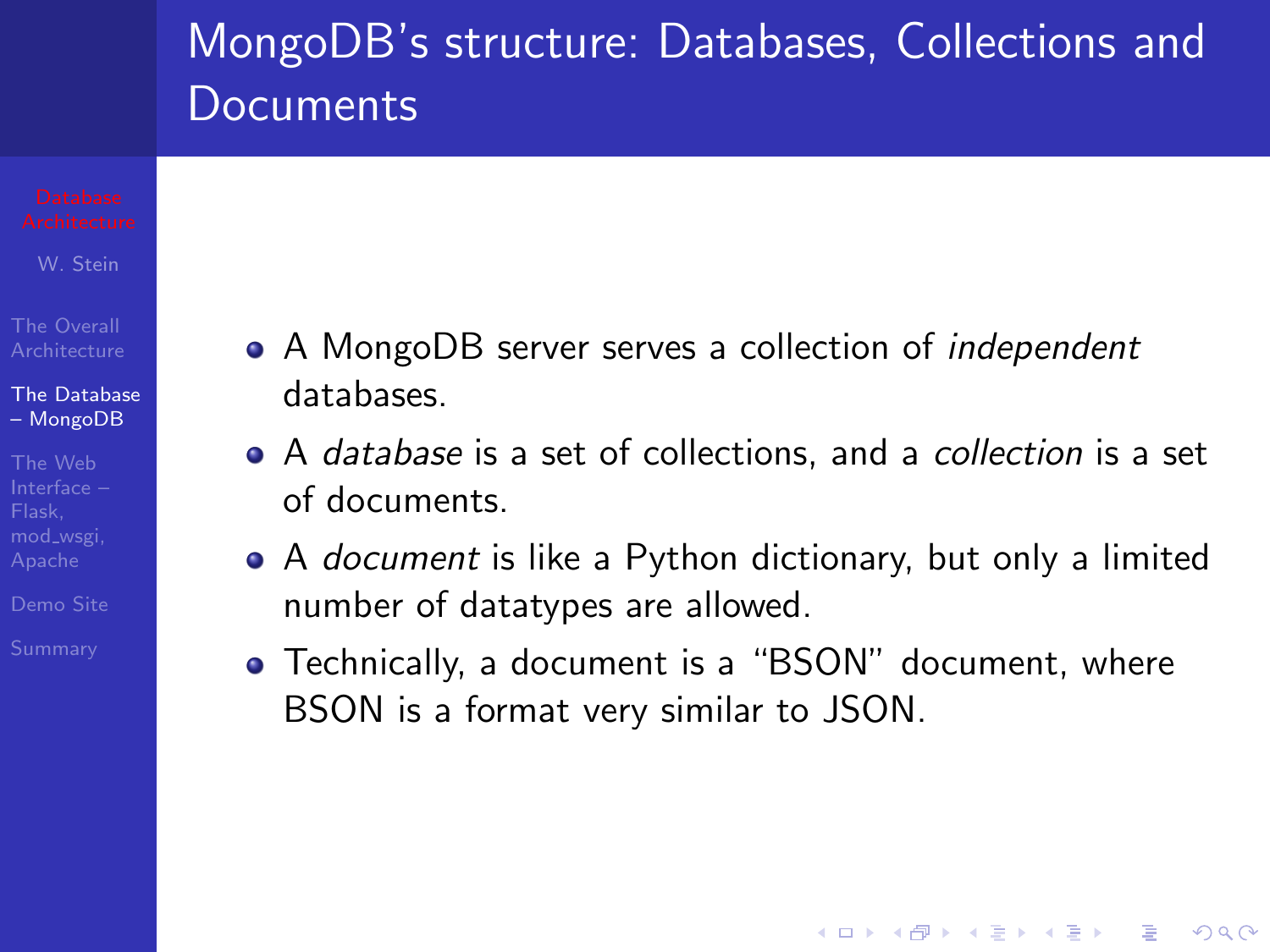## MongoDB documents are limited

[The Database](#page-7-0) – MongoDB

The Web mod wsgi,

A MongoDB document must be at most 4MB in size. Let's push the limits, to see what this means in practice:

#### Use it sage : foo = R. foo sage: foo.insert $({'$ test':'a'\* $(4*10^6)$ }) ObjectId ('4 cae369075688b3eab000006 ') sage: foo.insert $({'$ test':'a'\* $(5*10^{\circ}6)\})$ Traceback (most recent call last): ... InvalidDocument: document too large - BSON documents are lim

So you could store a string with 4 million characters, but not 5 million; for reference, 4 million characters is about 1,000 typed pages of text.

**KORK STRATER STRAKER**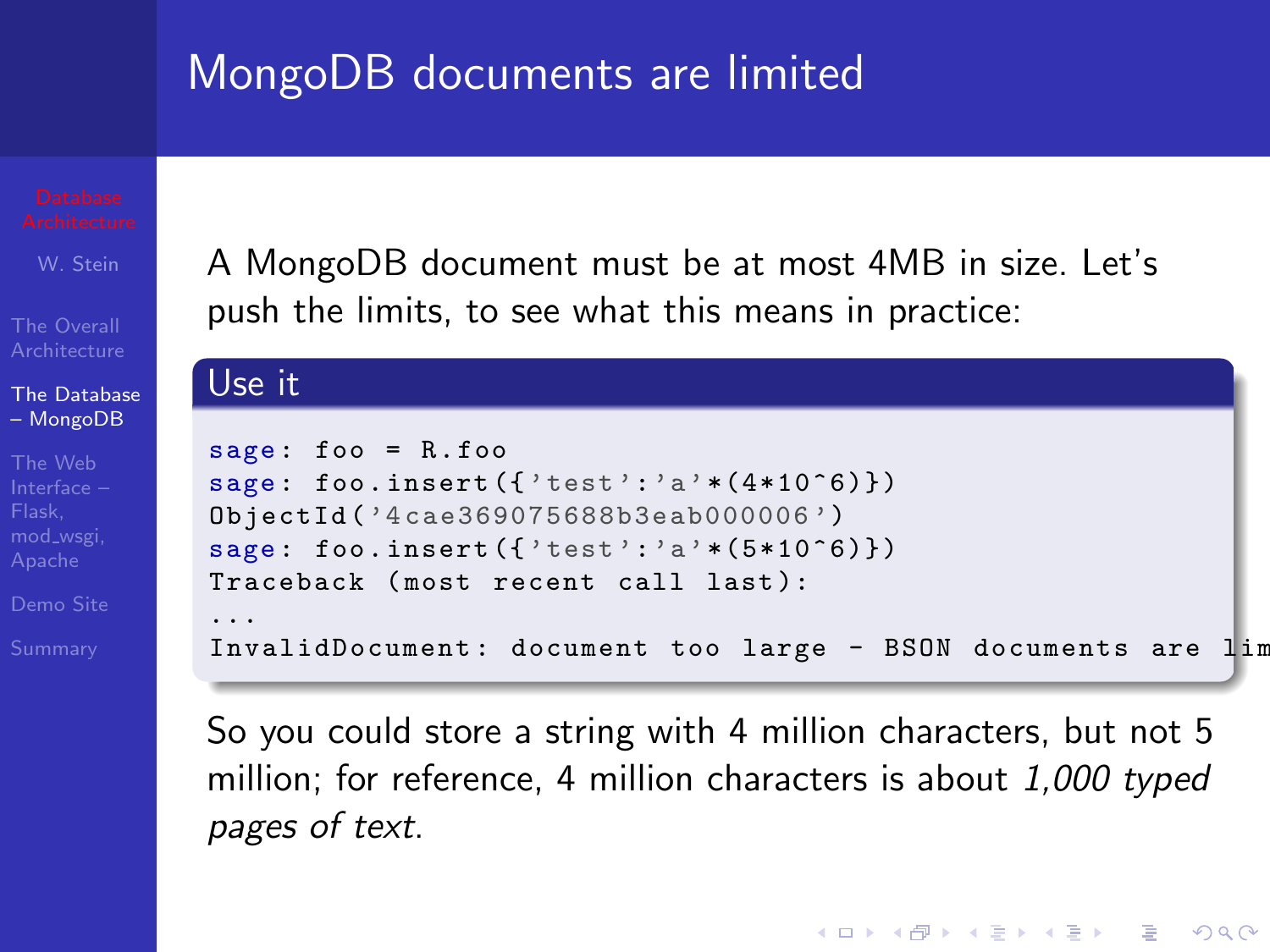## How to Store Huge Stuff: GridFS

[The Database](#page-7-0) – MongoDB

The Web mod wsgi,

- Recall: MongoDB documents can be at most 4MB in size!
- GridFS get arounds this; stores gigantic data in MongoDB
- No indexing and searching capabilities
- GridFS is just a key:value store, built on top of MongoDB.

### Using GridFS

```
sage: import gridfs
sage: G = gridfs.GridFS(R) # we defined the db R above
sage: G. put('a' * (5 * 10^6), file name='test1')ObjectId ('4 cae3ba075688b3eab000008 ')
sage: x = G.get_last_version('test1').read(); len(x)5000000
sage: x[:30]' aaaaaaaaaaaaaaaaaaaaaaaaaaaaaa '
```
**KOD KARD KED KED E YORA**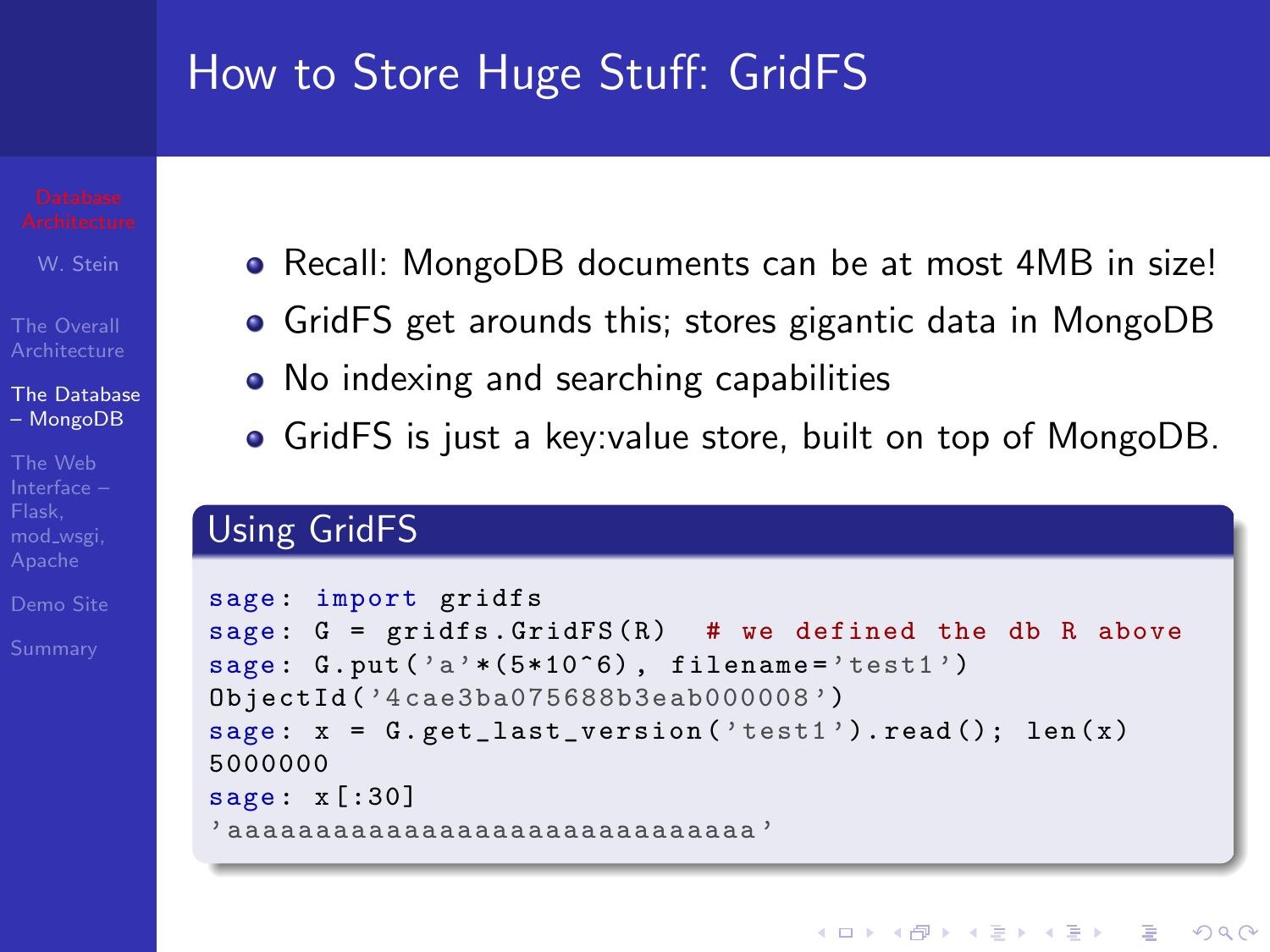## Using GridFS to Store Pickles

W. Stein

[The Database](#page-7-0) – MongoDB

The Web mod wsgi,

You can store arbitrary Sage objects using dumps and loads, which are wrappers around Python's pickle module:

### Store a mathematical object

```
sage: M = ModularSymbols (389, 2)sage: G.put (dumps (M), filename='modsym389')
ObjectId ('4 cae3c1a75688b3eab00001d ')
sage : loads (G. get_last_version ('modsym389 '). read ())
Modular Symbols space of dimension 65 for Gamma_0 (389)
of weight 2 with sign 0 over Rational Field
```
You get one GridFS per database, so if you have documents in all sorts of collections that somehow point to GridFS "files", you'll need to choose some systematic way of naming the files.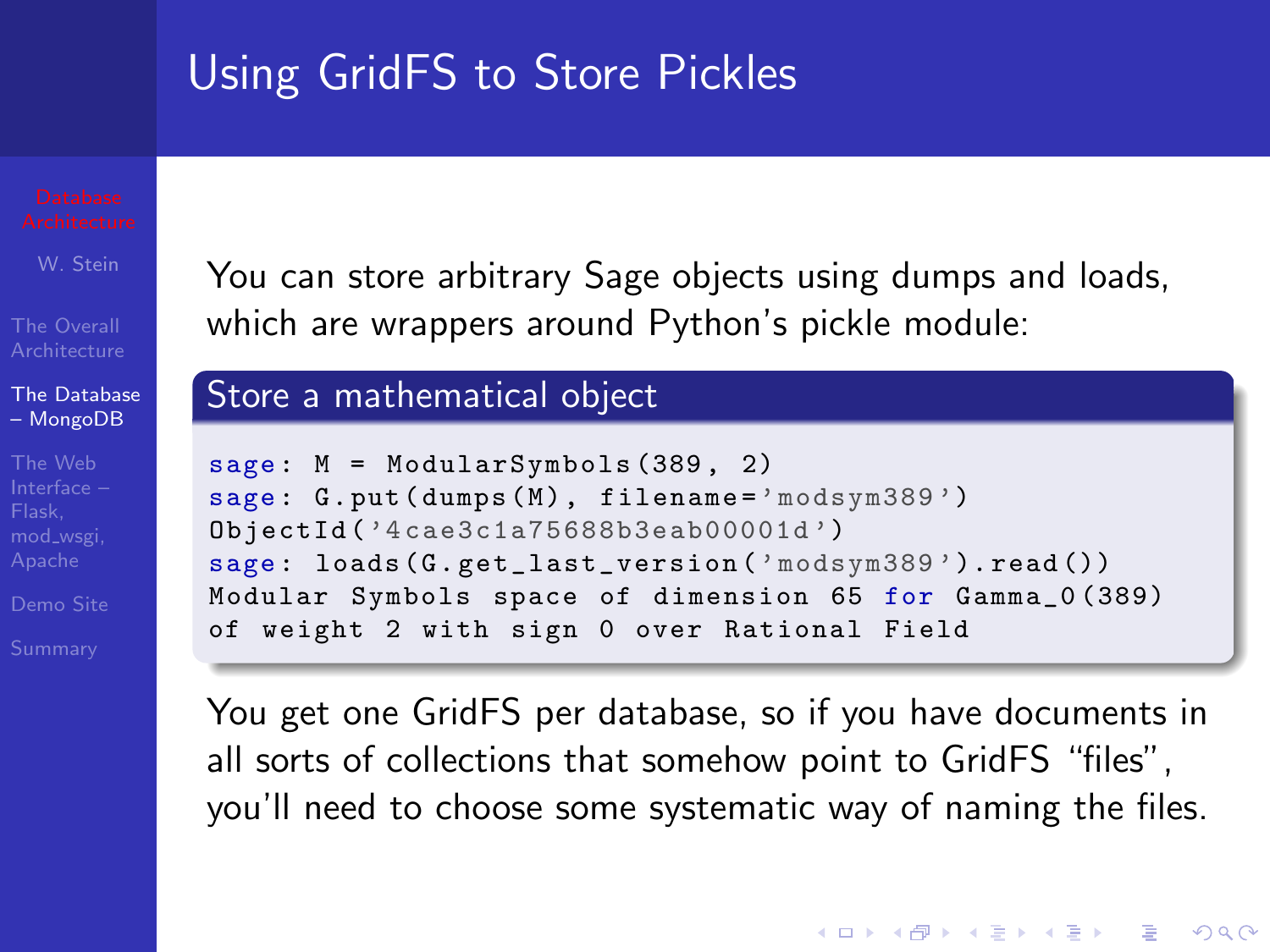## Flask: a web development "micro-framework"

The Web [Interface –](#page-18-0) Flask, mod wsgi, Apache

### FLASK

<http://flask.pocoo.org/>

### "Hello world" written using Flask

```
from flask import Flask
app = Flask(__name__)
```

```
@app . route ("/")
def hello():
    return " Hello World !"
```
 $if$  \_\_name\_\_ == "\_\_main\_\_": app.run()

#### Put the above in a file hello.py and...

<span id="page-18-0"></span>easy\_install Flask # 30 seconds? \$ python hello . py

> **CORPORATION** Ξ  $\ast$  )  $\cup$   $\cap$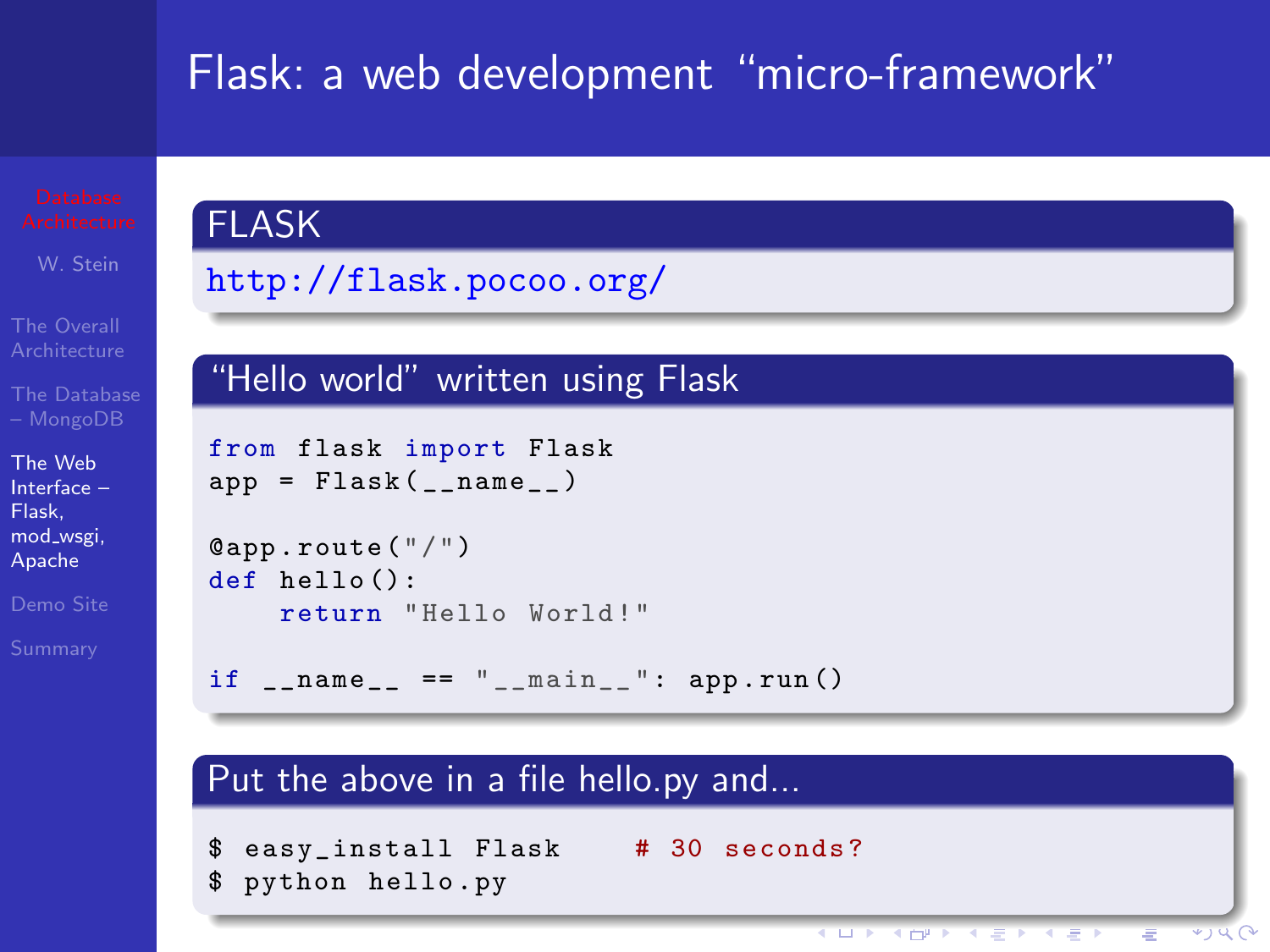## Using Flask

W. Stein

- 
- 

The Web [Interface –](#page-18-0) Flask, mod wsgi, Apache

- I don't have time in this talk to go into detail about how to use Flask in general.
- The documentation at <http://flask.pocoo.org/docs/> is excellent.
- You use decorators to construct the URL mapping, deal with GET and POST requests, etc.
- You can also put static/ and templates/ subdirectories in your Python project, and relevant files will get pulled.

**KORK ERKER ADE YOUR** 

You need to learn the Jinja2 templating engine: <http://jinja.pocoo.org/2/>.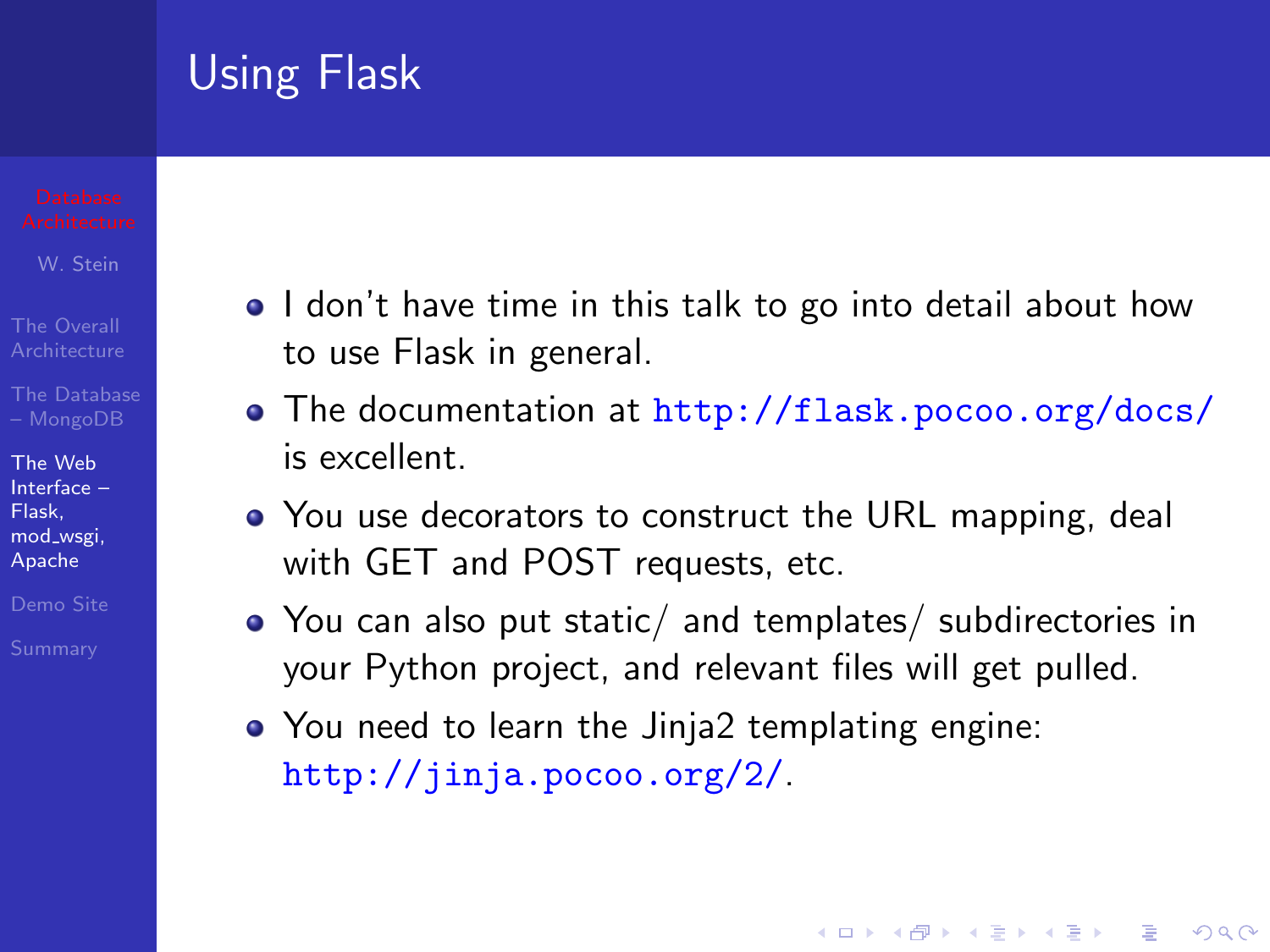## Demo Site

The Web mod wsgi,

[Demo Site](#page-20-0)

<span id="page-20-0"></span>

## The DEMO is here

<http://db.modform.org/>

- Mike Hansen and I built a demo site.
- Illustrates the architecture sketched above by providing access to a large table of over a hundred million elliptic curves (Cremona plus Stein-Watkins)
- Will form the core for the new modular forms database.

**KORK ERKER ADE YOUR** 

Try it out! It's running on boxen.math.washington.edu, in Seattle.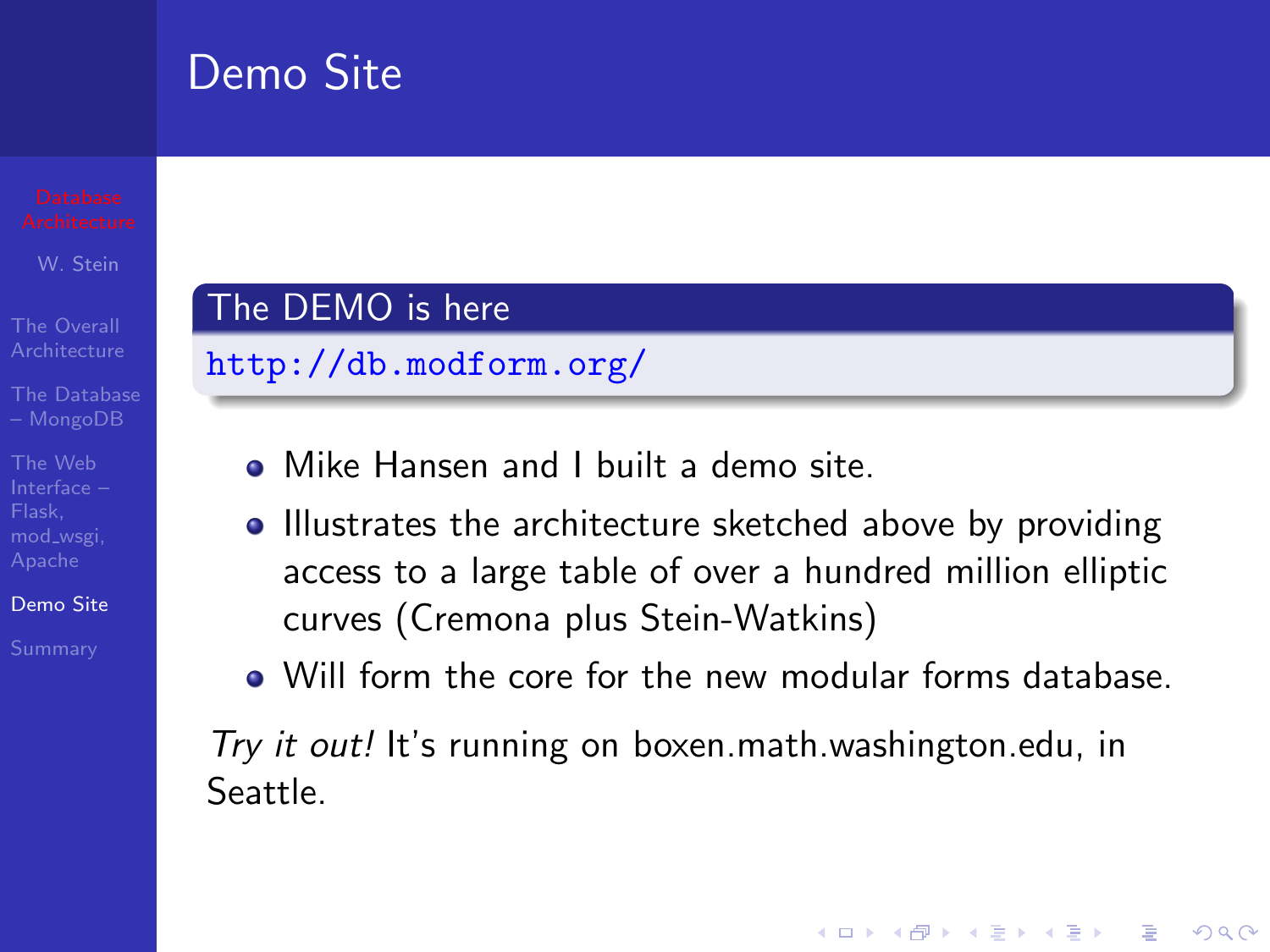## Apache Setup

The Web mod\_wsgi,

[Demo Site](#page-20-0)

## /etc/apache2/sites-available/lmfdb

```
NameVirtualHost db . modform . org :80
< VirtualHost db . modform . org :80 >
    ServerName db . modform . org
    WSGIDaemonProcess lmfdb threads =5
    WSGIScriptAlias / / home / mhansen / lmfdb / lmfdb . wsgi
    < Directory / home / mhansen / lmfdb >
         WSGIProcessGroup lmfdb
         WSGIApplicationGroup %{ GLOBAL }
         Order deny , allow
         Allow from all
    </ Directory >
</ VirtualHost >
```
And a symbolic link:

```
/ etc / apache2 / sites - available / lmfdb --->
                  / etc / apache2 / sites - enabled / lmfdb
```
 $(1 - 4)$   $(1 - 4)$   $(1 - 4)$   $(1 - 4)$   $(1 - 4)$   $(1 - 4)$   $(1 - 4)$   $(1 - 4)$   $(1 - 4)$   $(1 - 4)$   $(1 - 4)$   $(1 - 4)$   $(1 - 4)$   $(1 - 4)$   $(1 - 4)$   $(1 - 4)$   $(1 - 4)$   $(1 - 4)$   $(1 - 4)$   $(1 - 4)$   $(1 - 4)$   $(1 - 4)$   $(1 - 4)$   $(1 - 4)$   $(1 -$ 

G

 $QQ$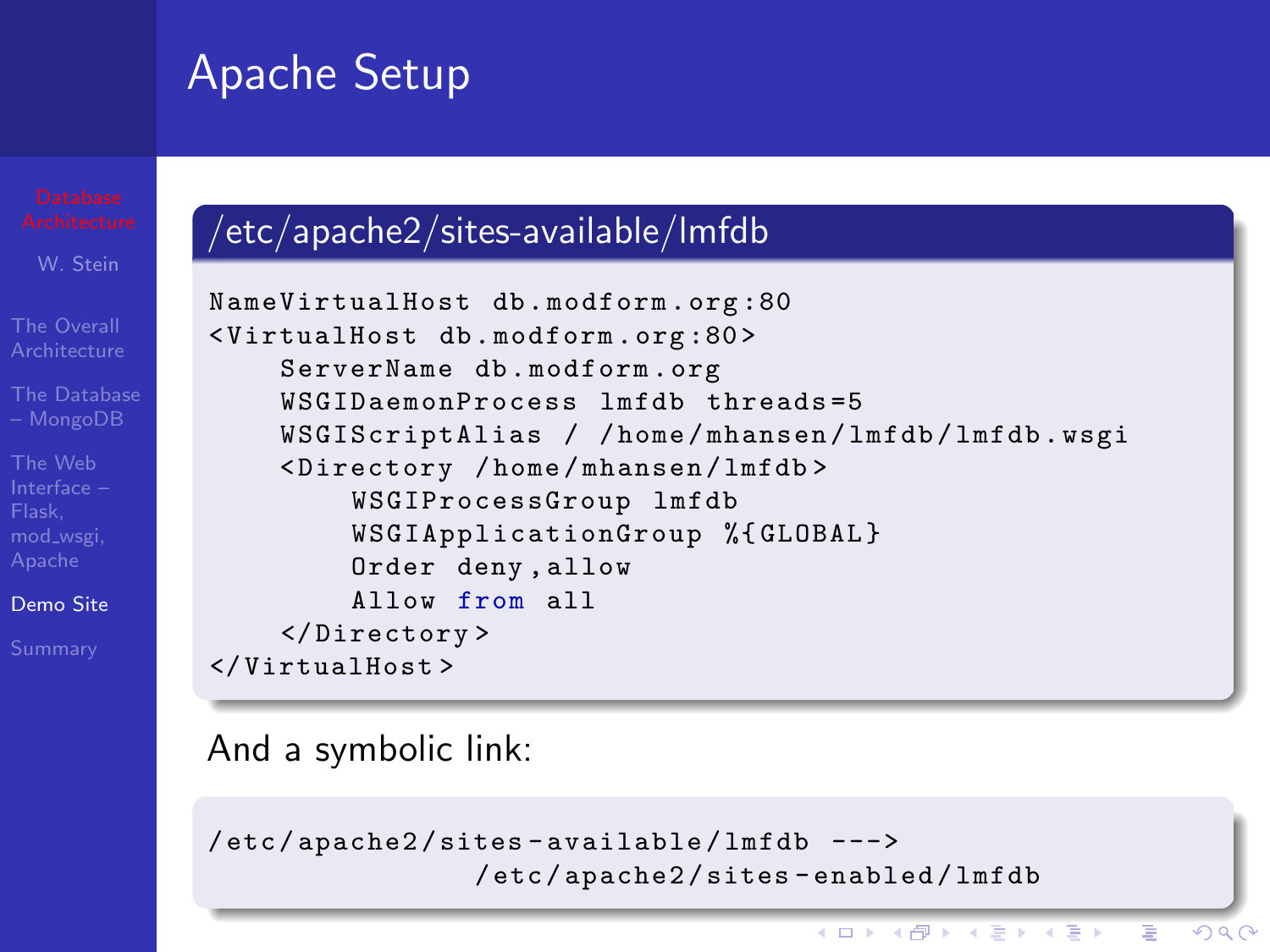## WSGI Setup

The Web mod wsgi,

[Demo Site](#page-20-0)

## The WSGI application is defined by this file:

[http://sage.math.washington.edu/home/mhansen/](http://sage.math.washington.edu/home/mhansen/lmfdb/lmfdb.wsgi) [lmfdb/lmfdb.wsgi](http://sage.math.washington.edu/home/mhansen/lmfdb/lmfdb.wsgi)

The main thing that this file has to do is define some object called "application" which will obey the WSGI protocol. There are a few other things in there to let it know about the environment. Here are the contents:

```
import os, sys
sys . path . append ('/ home / mhansen / lmfdb ')
os.environ ['PYTHON_EGG_CACHE'] = '/home/mhansen/lmfdb/.pytho
\texttt{active\_this} = '/home/mhansen/lmfdb/env/bin/activate_this.p
execfile (activate_this, dict (__file__=activate_this))
from lmfdb import app as application
```
(It is important to look at the files mentioned above.)<br>Since the second the second terms of the second second terms of the second second second second second second second second second second second second second second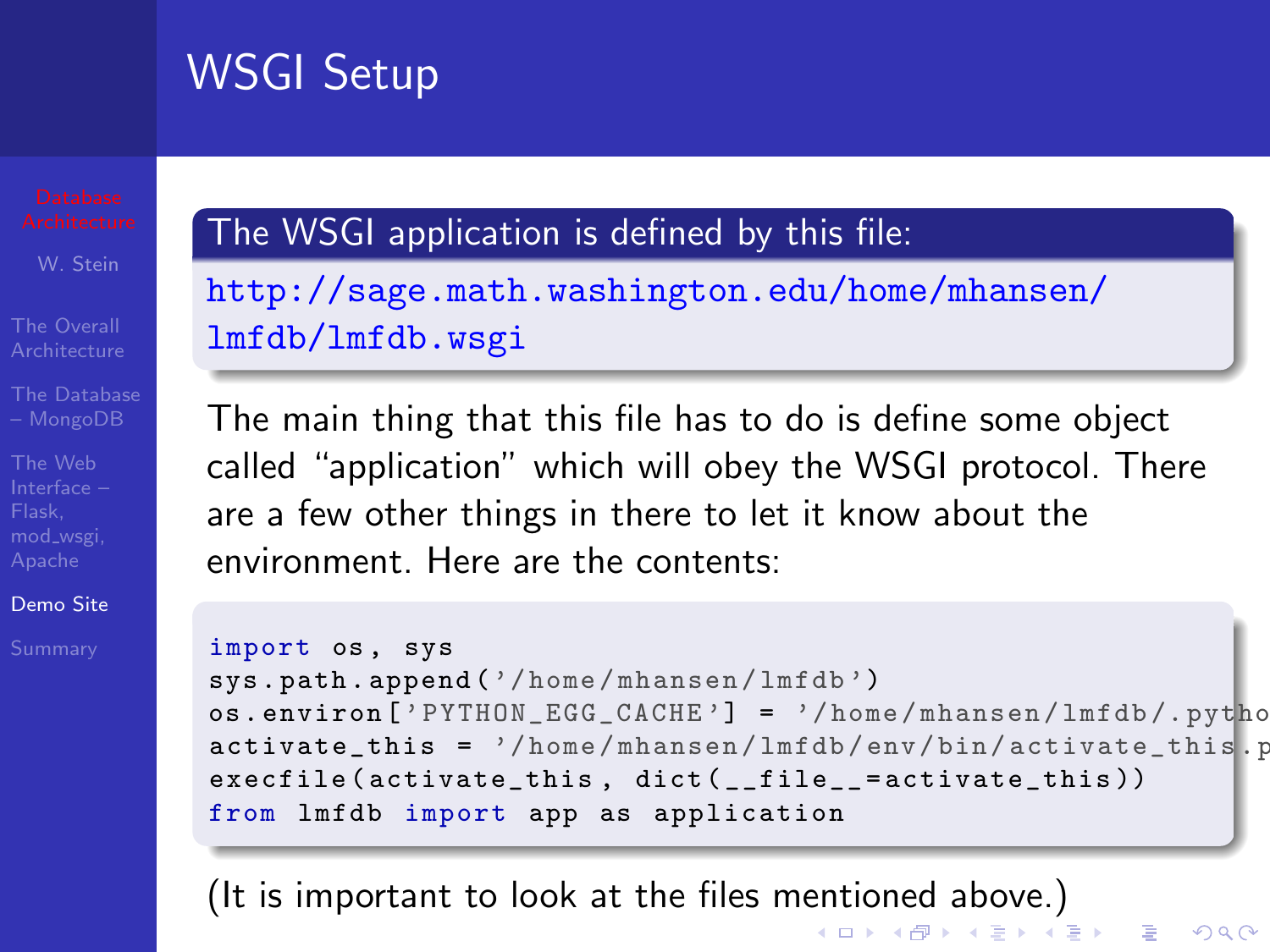# Python/Flask Code

The Web mod wsgi,

[Demo Site](#page-20-0)

Look at the files in

<http://wstein.org/talks/2010-10-lmfdb/demo.tar.bz2>

In addition to the templates, there's a file lmfdb.py:

```
from flask import Flask , url_for , render_template , request
app = Flask(__name__)
from pymongo import Connection
db = Connection ( port = int (29000)). research
...
@app . route ('/ ellcurves / rank /< int :rank >/ ')
@ellcurves_list
def ellcurves of rank (rank):
    curves = db.ellcurves.find({'r'}:rank}).sort('level')return locals ()
...
```
**KOD KARD KED KED E YORA** 

This file defines what happens when a URL is accessed.